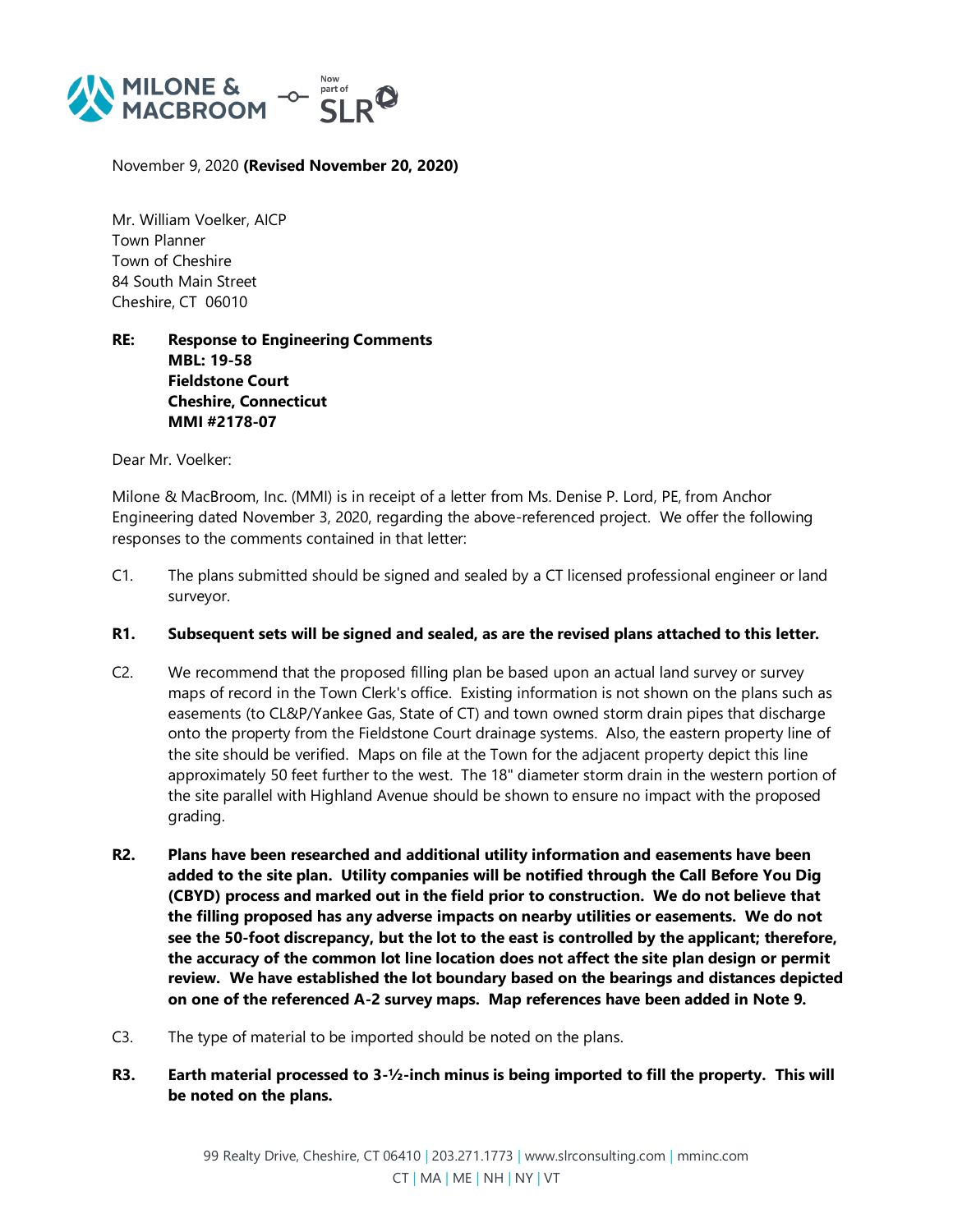C4. Please ensure compliance with Section 25.5 Standards and Conditions and include any notes on the plan as appropriate. We note that an exception to Section 25.5.5 pertaining to Saturday work hours is being requested.

#### **R4. In response to the comment relative to 25.5 Standards and Conditions, we offer the following:**

- **25.5.1 Will comply with permit.**
- **25.5.2 Does not apply; there is nowhere to put processing equipment that is 200 feet or more from all property lines.**
- **25.5.3 Does not apply as the lot is less than 5 acres.**
- **25.5.4 Plan complies as designed.**
- **25.5.5 We request that the Planning and Zoning Commission (PZC) permit working hours to be extended to include Saturday.**
- **25.5.6 Erosion and sediment (E&S) controls provided. Oiling of the road is not appropriate for this site.**
- **25.5.7 Surface runoff patterns are not changing; therefore, we do not anticipate any impact to traffic. There are no residents that abut this property.**
- **25.5.8 Temporary fencing, barriers, or signage will be provided as needed and is the responsibility of the contractor or owner to manage site safety during and after construction.**
- **25.5.9 Since the existing lot grades are below the road and the proposal is to fill the low area, we ask that the Commission permit the activity proposed within 50 feet of the street and/or property line.**
- **25.5.10 The plan is to import material, but if any removal should be necessary, the loads will be properly secured per applicable regulations.**
- **25.5.11 Does not apply as no fill area will exceed a depth of 10 feet. The site plan will be updated to include relevant notes from Section 25.5 and the requested exception to 25.5.5.**
- C5. Section 25.6 Restoration references slopes not to exceed 3:1.
- **R5. The match in grade on the low side has been adjusted to 3:1 maximum.**
- C6. The notes on the plan indicate that the entire disturbed area will be restored with topsoil and seed. Please verify what the final restoration of the site will be. If the site is to be left as gravel,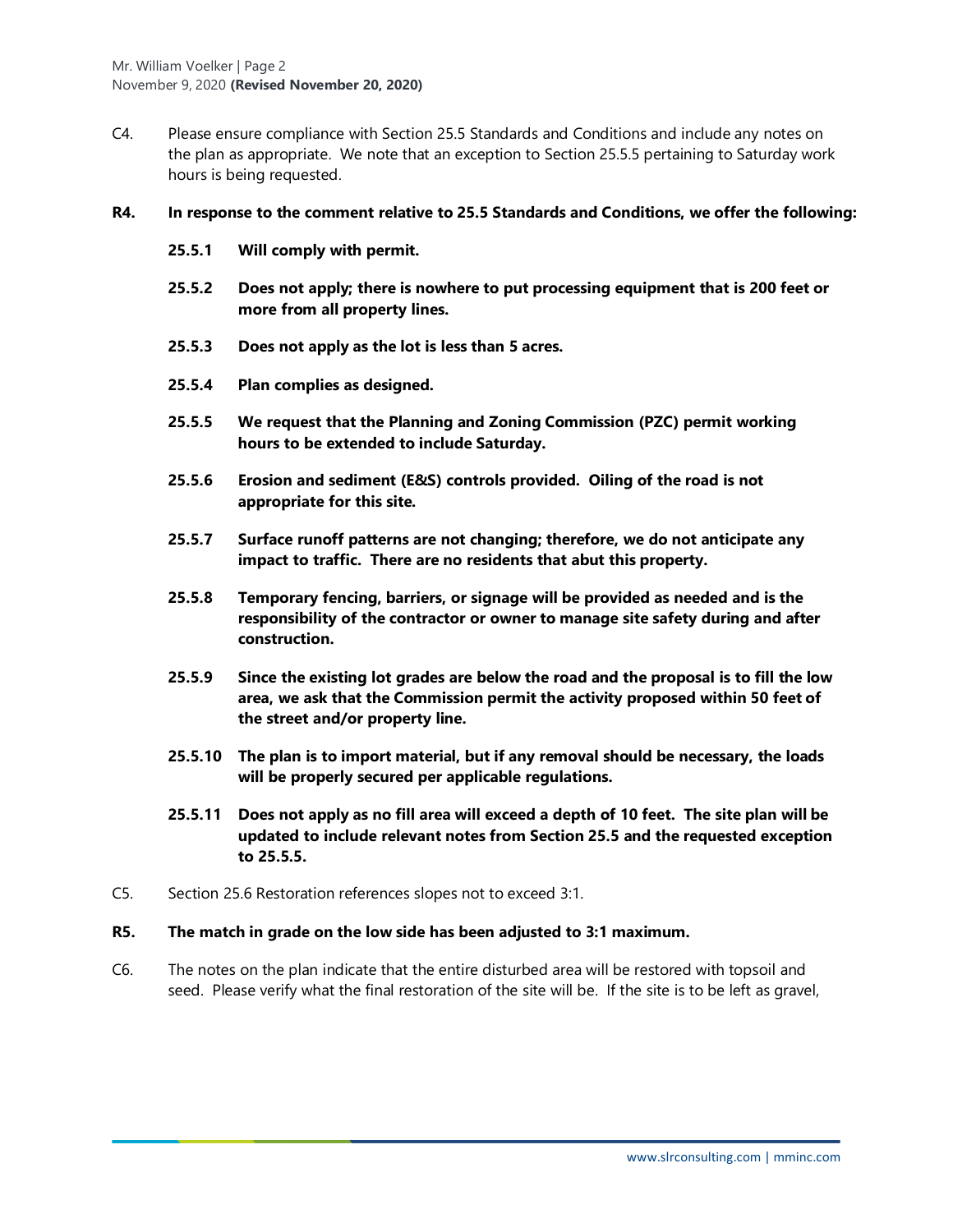the stormwater flows before and after the proposed filling should be submitted and any increases attenuated.

- **R6. The note has been revised to say that all disturbed areas will receive a minimum of 6-inch topsoil and be seeded with grass or sodded, or as directed on the plans. The limits of the 3-½-inch minus import material surface have been delineated on the plans.**
- C7. If the property is to proposed to be serviced by an on-site sewage disposal system in the future, then soil testing and septic design should be provided, and the area of imporation of select fill identified. If not, then an application to the WPCA for the feasibility of the proposed project to connect into the Town's sewer system is recommended.
- **R7. The site is planned to connect to the Cheshire sanitary sewer system with an ejector pump. The details of that design will be determined at a future date when development of an occupied structure is proposed. No Water Pollution Control Authority (WPCA) permit is needed for this permit application. The proposed placement of fill does not restrict the potential to serve the lot with a septic system provided the underlying soils are not overly compacted. With no excavation of native soils proposed other than the removal of topsoil, the soil suitable for a potential leaching field will remain in place.**
- C8. The applicant should clarify the volume of fill to be imported versus the number of trucks which do not appear to equate.
- **R8. The proposed import of 1,790 cubic yards was divided by an estimated dump truck load capacity of 12 cubic yards, which yields a truck total of 149.17, which was rounded up to 150. If you consider 18 yards per load, then the total number of trucks would be reduced to about 100 trucks.**
- C9. Include a sequence of construction with approximate start and finish dates on the plans.

### **R9. We anticipate the work will be initiated within a few weeks of issuance of the permit and should be wrapped up in about 3 months.**

C10. At the time of future development, the applicant should provide an easement over the existing storm drainage on the property.

### **R10. Comment noted.**

- C11. It is recommended that the proposed driveway from the future development be aligned with the existing driveway across the street to increase separation from the intersection.
- **R11. Agreed. The site plan will be revised accordingly.**
- C12. Street excavation permits are required for all driveways within a Town R.O.W.
- **R12. Comment noted. The curb on Fieldstone Court has little reveal and therefore no curb cut is required at this time. The trucks will drive over the curb onto the riprap entrance pad per the E&S plan. If necessary, a board will be placed on the road side of the curb to**